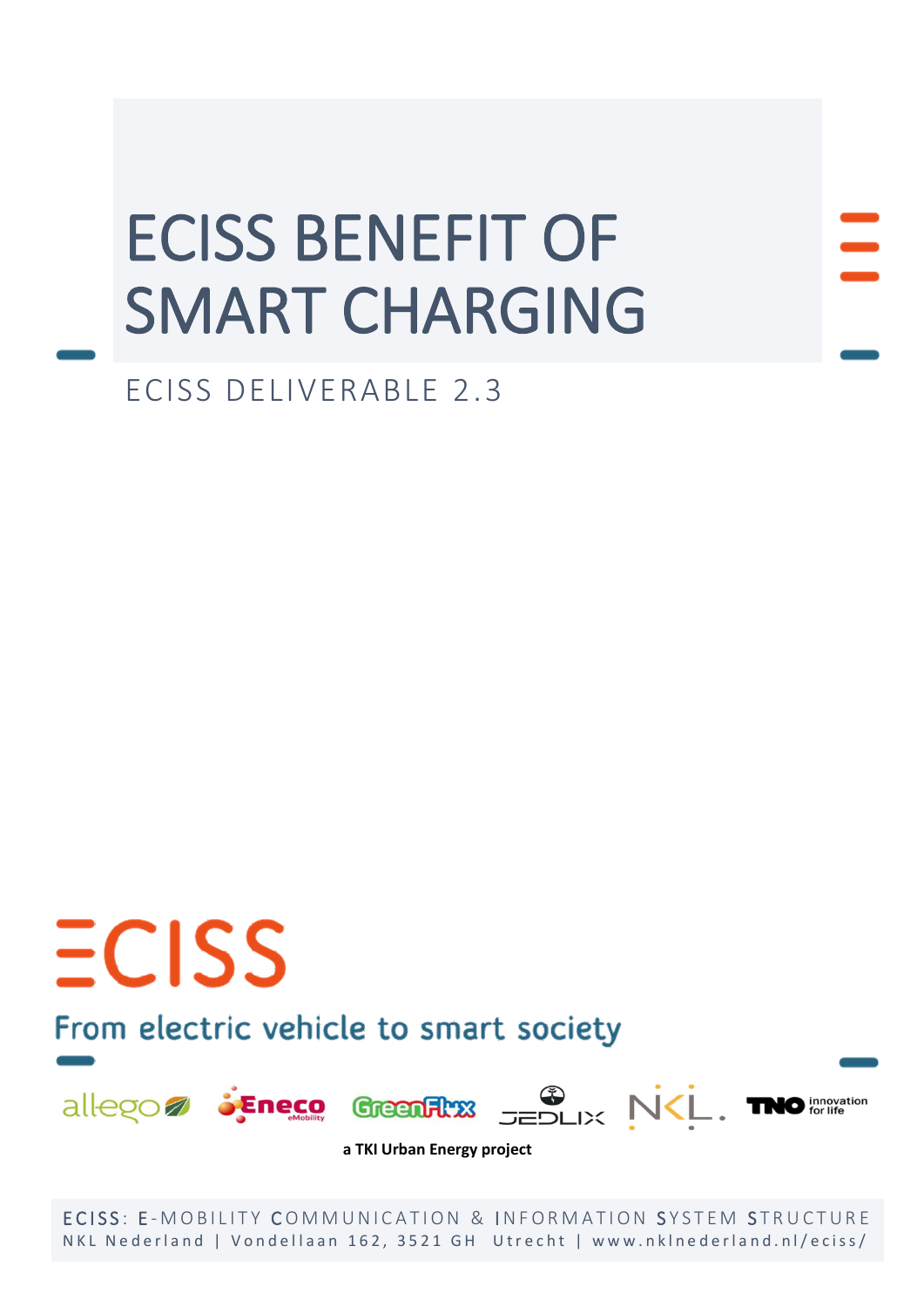

# **Contents**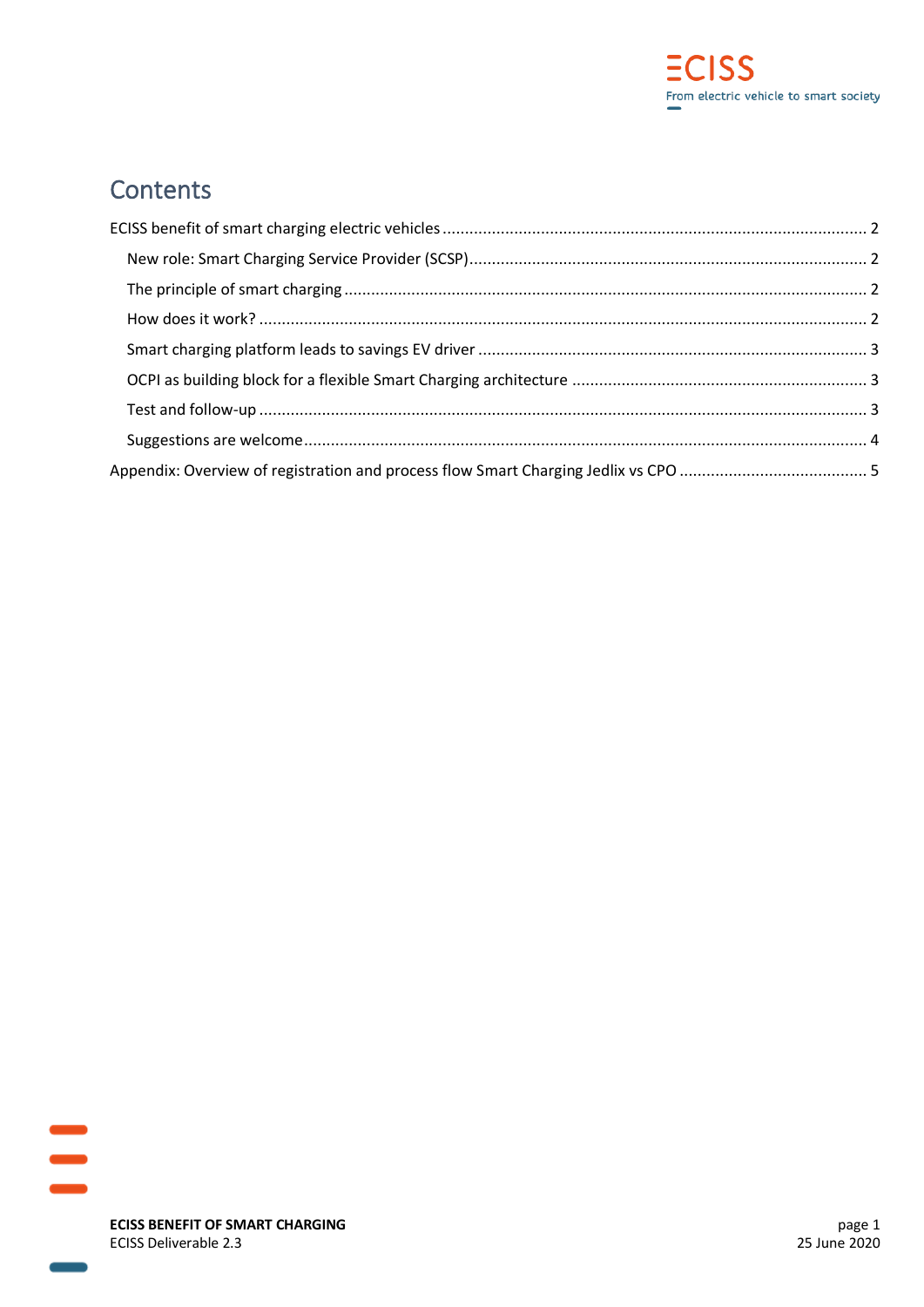# <span id="page-2-0"></span>ECISS benefit of smart charging electric vehicles

**A charging station is normally used for a basic current draw of electricity which starts when the car is connected and ends when the battery is fully charged. But a charging station can be so much more. The ECISS project has done excessive research about the possibilities of smart charging. ECISS project partners have developed an architecture which enables market parties to provide additional services on the charging station.**

This article describes the research and test results of the use of charging profiles in the context of smart charging. The result is an outcome of a collaboration between ECISS partners Jedlix, Greenflux and Eneco Emobility.

Knowledge has been gained by making use of various use cases about the technical conditions that are required to add new services to the charging system. The technical conditions will help (new) service providers in the future to continue to guarantee roaming and interoperability for all services at all charging points within the charging network. The collaboration of ECISS partners in this project has the following advantages:

- It becomes easier to implement new applications
- The use of a common protocol makes it easier for new market parties to develop other and new services without changing the overall system.

### <span id="page-2-1"></span>New role: Smart Charging Service Provider (SCSP)

To make smart charging possible, the topology of the Open Charge Point Interface (OCPI) is expanded. Within OCPI it is already common for the roles of the electric Mobility Service Provider (eMSP) and Charge Point Operator (CPO) to communicate with each other. The role of Smart Charging Service Provider (SCSP), also described as "energy service broker", was added as new party that helps to utilize flexibility. ECISS partner Jedlix operates as a SCSP within the ECISS-implementation and does this in addition of the existing eMSP and CPO-roles for charge points.

## <span id="page-2-2"></span>The principle of smart charging

By communicating charging profiles to the SCSP in advance, the car will not start charging immediately if this is

not necessary. The SCSP will check capacity and availability of the energy network first instead. By delaying a charging session for example to the evening and night hours, the car can be charged faster because the energy network is used less. Of course, the EV driver can always determine whether the car starts charging.

### <span id="page-2-3"></span>How does it work?

A user of the Jedlix application register his charging card number (visual ID) in the Jedlix app (figure 1). Jedlix registers the costumer by using the visual ID at the CPO. In this case is Jedlix the SCSP and not the electric Mobility Service Provider (eMSP) of the customer. Jedlix will not invoice the regular charging transaction based on a charge detail record like the eMSP normally do. To make smart charging possible it is necessary that the CPO shares information with the SCSP. This real time information exists of the EV driver (ID) and connection of the EV to the energy grid.

1□168%■ 15:58 **Charging cards** Add your charging card ID to use Jedlix at connected Smart Charging stations This is the charging card or keychain that you<br>already own. Why is a charging card needed?  $N1 NI$  -  $ENF$ - $C$ Save Cancel

 $\circ$ 

 $\triangle$ 

**ECISS BENEFIT OF SMART CHARGING page 2 page 2** ECISS Deliverable 2.3 25 June 2020

 $\Box$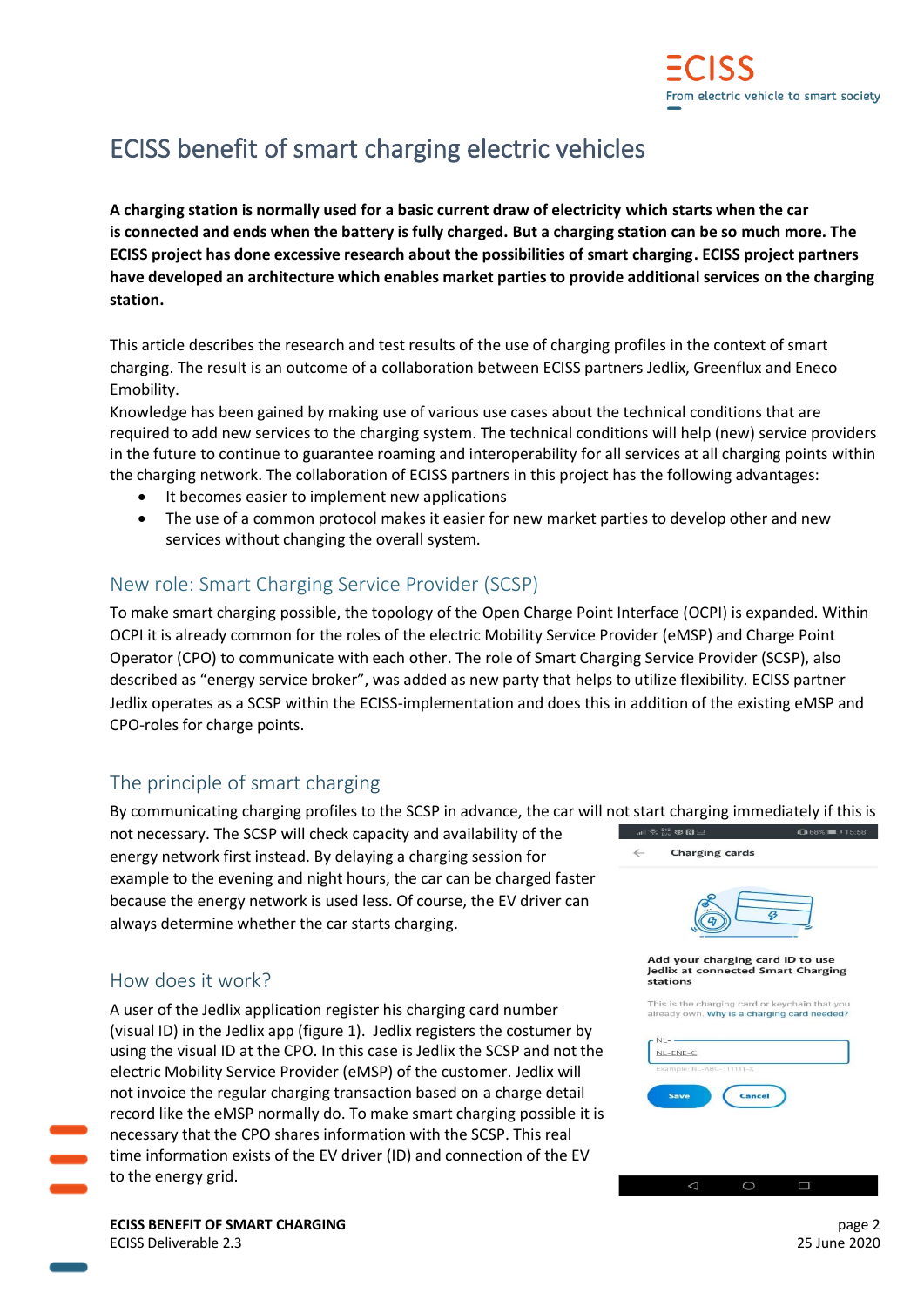If the EV driver starts a charging session, by swiping its charging card, a (smart) charging session is triggered ("start charging session"). Jedlix, in this case the SCSP, calculates a

charging profile for the charge point based on three types of input:

- 1) Users settings in the app;
- 2) Information of charge session and charge point;
- 3) Energy signals.

Jedlix sends the charge profile by an "update charging profile" to the CPO. Based on session updates from the CPO to Jedlix a charging profile is updated during a Smart Charging session. This session update provides

information about kWh and time of charging. This is different compared to a regular (not smart) charging session. With a regular charging session only the total amount of kWh is relevant (CDR). When the charging session ends, a message is send to Jedlix and the smart charging session is ended.

## <span id="page-3-0"></span>Smart charging platform leads to savings EV driver

The Smart Charging Platform of Jedlix aggregates the flexibility of the battery in EVs and operates as a "virtual power station" (VPP) towards parties in the energy chain (e.g. TSO and BRP). The charge points services get access to these markets thanks to the OCPI-connection. The SCSP (Jedlix) can now manage the demand of energy of all the connected EVs and can charge when the energy is less expensive (figure 2). It is even possible to align the total energy demand of a main grid connection between home and EV or office and EV. The revenues that are earned by charging when the energy price is less expensive are

shared with all the parties in the charging chain and the EV-driver. The ECISS project partners expect a saving

of approximately 2 cents per smartly charged kWh for the EV driver. *Figure 2: Charging when energy is less* 

*expensive*

## <span id="page-3-1"></span>OCPI as building block for a flexible Smart Charging

## architecture

Frequently the question is addressed what the exact value of Smart Charging is and what market or application gives the highest value. The overall benefit of Smart Charging is easy to understand, but it is not always possible to give a quick answer to these questions. It depends on the type of situation and user and of developments in the energy sector. An important aspect to create as much value as possible is the possibility to combine different cases ("value stacking").

The flexible architecture of the OCPI protocol and the integration of the SCSP role makes it possible to dynamically deal with the variety of use cases. Thanks to the application of Smart Charging within OCPI, an abstract layer arises which can offer the flexibility of Smart Charging by the SCSP at multiple markets and markets parties. Currently Jedlix deploys charge points for the aFRR balancing market of Tennet (TSO) and combines this with energy market arbitration. Flexibility, direct control and feedback are crucial in this.

## <span id="page-3-2"></span>Test and follow-up

The current implementation has been tested at a (home) charge point that is in the backend of Greenflux (CPO) which uses Eneco E-Mobility for its connected home charge solution. The first successful test is executed with the entire flow of messages (see the figures for an overview). This interface and control can in principle

**ECISS BENEFIT OF SMART CHARGING page 3** ECISS Deliverable 2.3 25 June 2020





*Figure 1: user ID*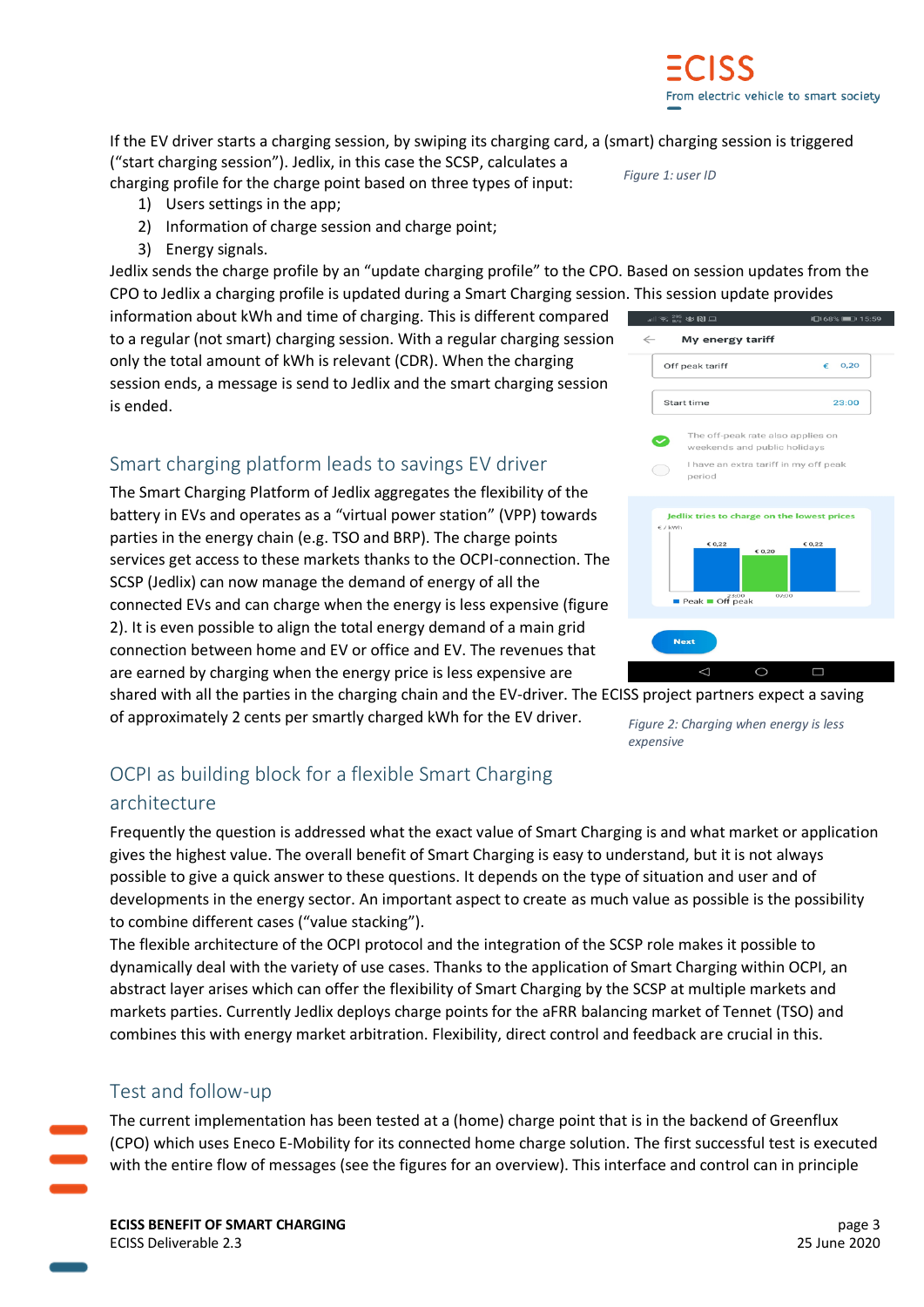

also be applied to (semi) public charge points. As SCSP, Jedlix has to take care in parallel that the relevant information for the energy chain (e.g. European Article Numbering (EAN code)) is mapped sufficiently.

The next step is to scale up to a real life situation and to do more test with different types of electric vehicles (EV's).

Between the ECISS project Allego, Eneco eMobility, Greenflux, Jedlix, TNO and NKL work together on a sustainable, reliable and affordable energy system in the built environment.

#### <span id="page-4-0"></span>Suggestions are welcome

The ECISS project is subsidized by the TKI Urban Energy of the Ministry of Economic Affairs and Climate Policy. TKI Urban Energy stimulates the development of innovations for a sustainable, reliable and affordable energy system in the built environment. The ECISS partners the goals of the TKI Urban Energy and are open for suggestions that can help smart charging. Contact us at [eciss@nklnederland.nl](mailto:eciss@nklnederland.nl)